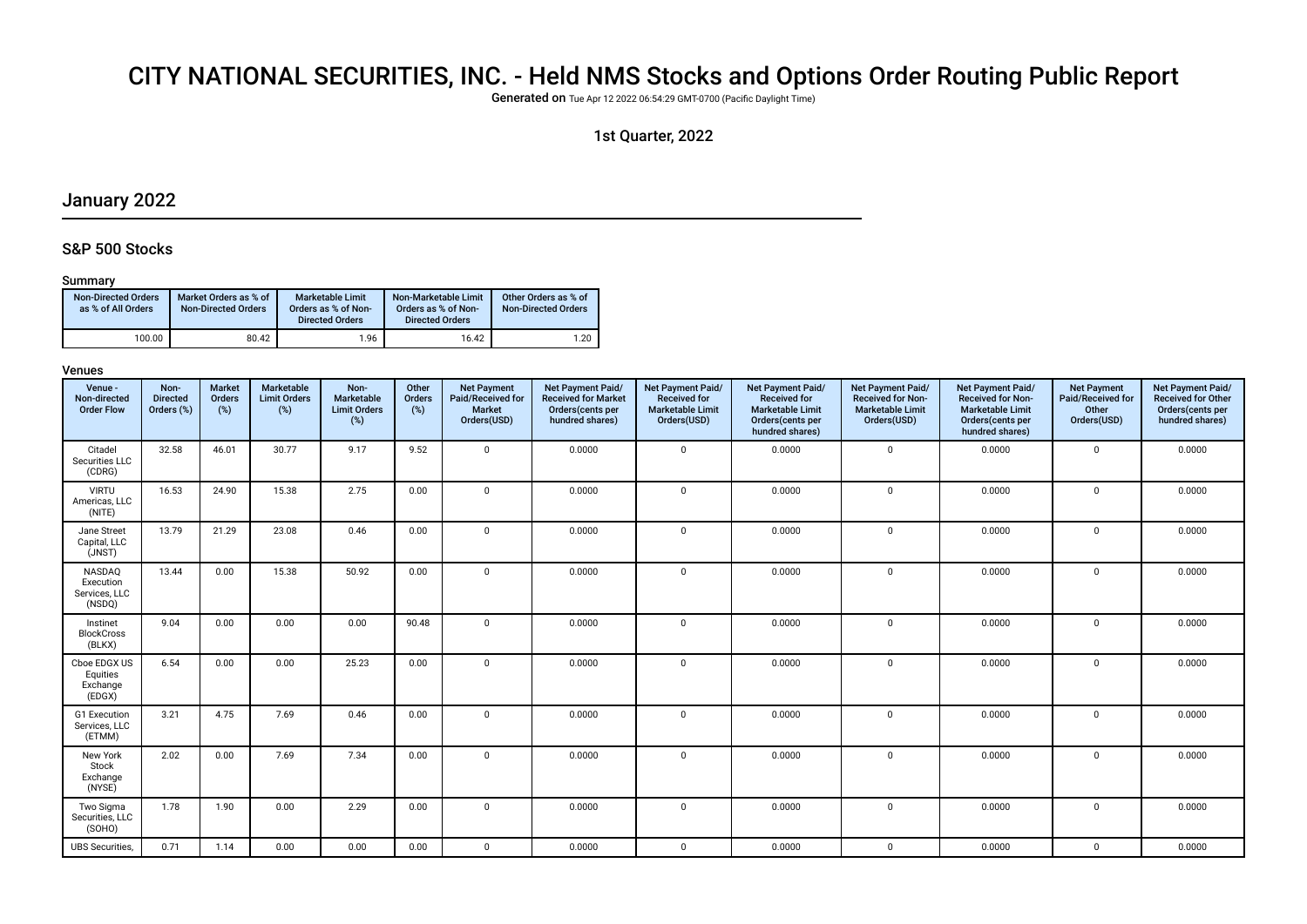| Venue -<br>Non-directed<br><b>Order Flow</b> | Non-<br><b>Directed</b><br>Orders (%) | <b>Market</b><br><b>Orders</b><br>(%) | <b>Marketable</b><br><b>Limit Orders</b> | Non-<br>Marketable<br><b>Limit Orders</b> | Other<br>Orders<br>(%) | <b>Net Payment</b><br><b>Paid/Received for</b><br><b>Market</b><br>Orders(USD) | <b>Net Payment Paid/</b><br><b>Received for Market</b><br>Orders (cents per<br>hundred shares) | <b>Net Payment Paid/</b><br><b>Received for</b><br><b>Marketable Limit</b><br>Orders(USD) | <b>Net Payment Paid/</b><br><b>Received for</b><br><b>Marketable Limit</b><br>Orders (cents per<br>hundred shares) | <b>Net Payment Paid/</b><br><b>Received for Non-</b><br><b>Marketable Limit</b><br>Orders(USD) | <b>Net Payment Paid/</b><br><b>Received for Non-</b><br><b>Marketable Limit</b><br>Orders(cents per<br>hundred shares) | Net Payment<br>Paid/Received for<br>Other<br>Orders(USD) | <b>Net Payment Paid/</b><br><b>Received for Other</b><br>Orders(cents per<br>hundred shares) |
|----------------------------------------------|---------------------------------------|---------------------------------------|------------------------------------------|-------------------------------------------|------------------------|--------------------------------------------------------------------------------|------------------------------------------------------------------------------------------------|-------------------------------------------------------------------------------------------|--------------------------------------------------------------------------------------------------------------------|------------------------------------------------------------------------------------------------|------------------------------------------------------------------------------------------------------------------------|----------------------------------------------------------|----------------------------------------------------------------------------------------------|
| LLC (UBSS)                                   |                                       |                                       |                                          |                                           |                        |                                                                                |                                                                                                |                                                                                           |                                                                                                                    |                                                                                                |                                                                                                                        |                                                          |                                                                                              |

VIRTU Americas, LLC (NITE): N/A

Jane Street Capital, LLC (JNST): N/A

NASDAQ Execution Services, LLC (NSDQ): N/A

Instinet BlockCross (BLKX): N/A

Cboe EDGX US Equities Exchange (EDGX): N/A

G1 Execution Services, LLC (ETMM): N/A

New York Stock Exchange (NYSE): N/A

Two Sigma Securities, LLC (SOHO): N/A

UBS Securities, LLC (UBSS): N/A

 $\overline{\phantom{a}}$  $\frac{1}{2}$ 

# January 2022

## Non-S&P 500 Stocks

### Summary

| <b>Non-Directed Orders</b><br>as % of All Orders | Market Orders as % of<br><b>Non-Directed Orders</b> | <b>Marketable Limit</b><br>Orders as % of Non-<br><b>Directed Orders</b> | Non-Marketable Limit<br>Orders as % of Non-<br><b>Directed Orders</b> | Other Orders as % of<br>Non-Directed Orders |
|--------------------------------------------------|-----------------------------------------------------|--------------------------------------------------------------------------|-----------------------------------------------------------------------|---------------------------------------------|
| 100.00                                           | 83.63                                               | 3.75                                                                     | 12.51                                                                 | 0.10                                        |

| Venue -<br>Non-directed<br><b>Order Flow</b> | Non-<br><b>Directed</b><br>Orders (%) | <b>Market</b><br><b>Orders</b><br>(%) | <b>Marketable</b><br><b>Limit Orders</b><br>(%) | Non-<br>Marketable<br><b>Limit Orders</b><br>(%) | Other<br>Orders<br>(%) | <b>Net Payment</b><br>Paid/Received for<br><b>Market</b><br>Orders(USD) | <b>Net Payment Paid/</b><br><b>Received for Market</b><br>Orders (cents per<br>hundred shares) | <b>Net Payment Paid/</b><br><b>Received for</b><br><b>Marketable Limit</b><br>Orders(USD) | <b>Net Payment Paid/</b><br><b>Received for</b><br><b>Marketable Limit</b><br>Orders (cents per<br>hundred shares) | <b>Net Payment Paid/</b><br><b>Received for Non-</b><br><b>Marketable Limit</b><br>Orders(USD) | <b>Net Payment Paid/</b><br><b>Received for Non-</b><br><b>Marketable Limit</b><br>Orders (cents per<br>hundred shares) | <b>Net Payment</b><br>Paid/Received for<br>Other<br>Orders(USD) | <b>Net Payment Paid/</b><br><b>Received for Other</b><br>Orders(cents per<br>hundred shares) |
|----------------------------------------------|---------------------------------------|---------------------------------------|-------------------------------------------------|--------------------------------------------------|------------------------|-------------------------------------------------------------------------|------------------------------------------------------------------------------------------------|-------------------------------------------------------------------------------------------|--------------------------------------------------------------------------------------------------------------------|------------------------------------------------------------------------------------------------|-------------------------------------------------------------------------------------------------------------------------|-----------------------------------------------------------------|----------------------------------------------------------------------------------------------|
| Citadel<br>Securities LLC<br>(CDRG)          | 30.21                                 | 43.02                                 | 38.24                                           | 7.21                                             | 0.00                   |                                                                         | 0.0000                                                                                         |                                                                                           | 0.0000                                                                                                             |                                                                                                | 0.0000                                                                                                                  |                                                                 | 0.0000                                                                                       |
| <b>VIRTU</b>                                 | 18.80                                 | 27.41                                 | 23.53                                           | 1.80                                             | 0.57                   |                                                                         | 0.0000                                                                                         |                                                                                           | 0.0000                                                                                                             |                                                                                                | 0.0000                                                                                                                  |                                                                 | 0.0000                                                                                       |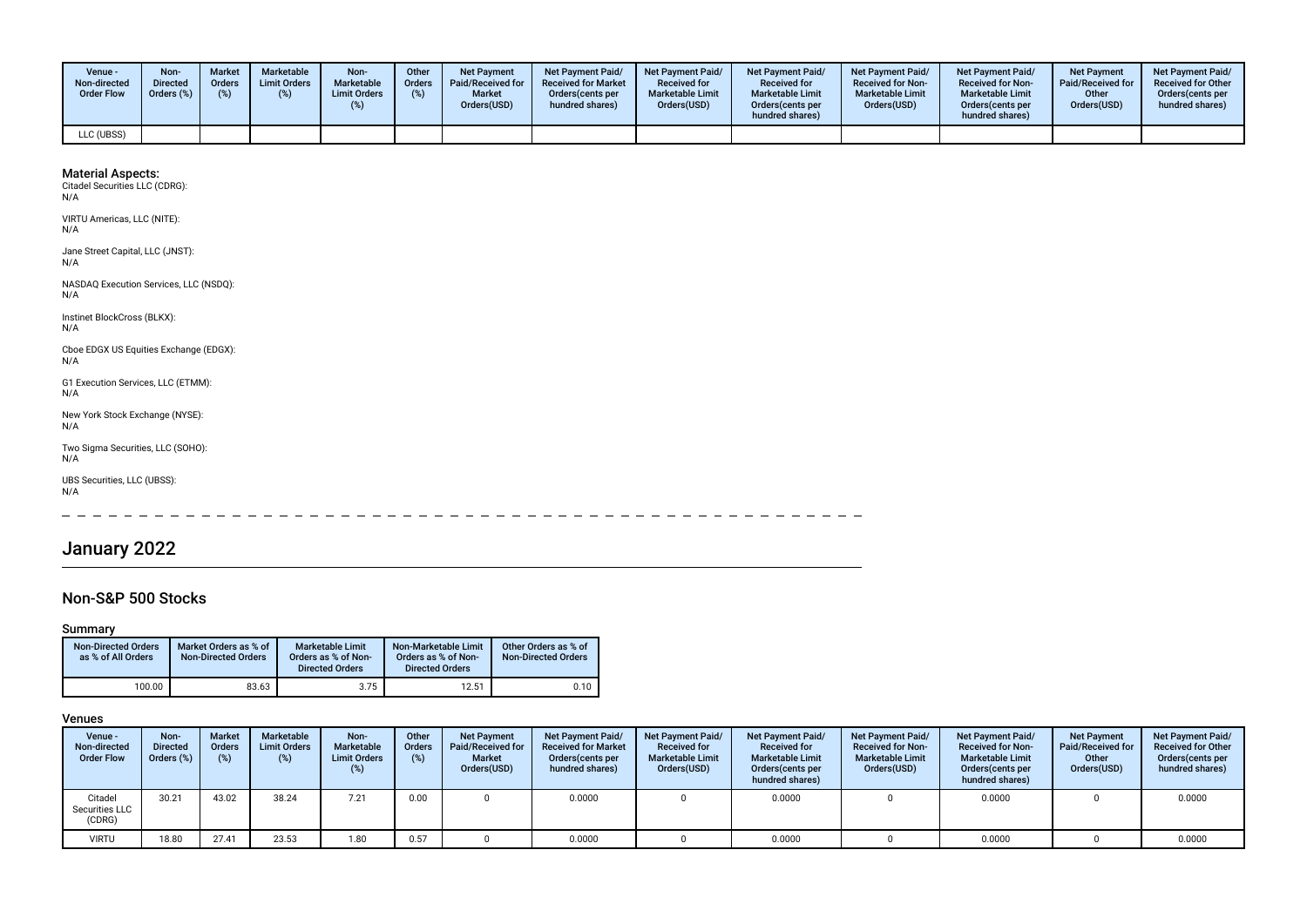| Venue -<br>Non-directed<br><b>Order Flow</b>          | Non-<br><b>Directed</b><br>Orders (%) | <b>Market</b><br><b>Orders</b><br>(%) | Marketable<br><b>Limit Orders</b><br>(%) | Non-<br>Marketable<br><b>Limit Orders</b><br>(%) | Other<br>Orders<br>(%) | <b>Net Payment</b><br>Paid/Received for<br><b>Market</b><br>Orders(USD) | Net Payment Paid/<br><b>Received for Market</b><br>Orders(cents per<br>hundred shares) | Net Payment Paid/<br><b>Received for</b><br><b>Marketable Limit</b><br>Orders(USD) | Net Payment Paid/<br><b>Received for</b><br><b>Marketable Limit</b><br>Orders(cents per<br>hundred shares) | Net Payment Paid/<br><b>Received for Non-</b><br><b>Marketable Limit</b><br>Orders(USD) | Net Payment Paid/<br><b>Received for Non-</b><br><b>Marketable Limit</b><br>Orders(cents per<br>hundred shares) | <b>Net Payment</b><br>Paid/Received for<br>Other<br>Orders(USD) | Net Payment Paid/<br><b>Received for Other</b><br>Orders(cents per<br>hundred shares) |
|-------------------------------------------------------|---------------------------------------|---------------------------------------|------------------------------------------|--------------------------------------------------|------------------------|-------------------------------------------------------------------------|----------------------------------------------------------------------------------------|------------------------------------------------------------------------------------|------------------------------------------------------------------------------------------------------------|-----------------------------------------------------------------------------------------|-----------------------------------------------------------------------------------------------------------------|-----------------------------------------------------------------|---------------------------------------------------------------------------------------|
| Americas, LLC<br>(NITE)                               |                                       |                                       |                                          |                                                  |                        |                                                                         |                                                                                        |                                                                                    |                                                                                                            |                                                                                         |                                                                                                                 |                                                                 |                                                                                       |
| Jane Street<br>Capital, LLC<br>(JNST)                 | 15.19                                 | 22.21                                 | 20.59                                    | 1.35                                             | 0.00                   | $\mathbf 0$                                                             | 0.0000                                                                                 | $\Omega$                                                                           | 0.0000                                                                                                     | $\mathbf 0$                                                                             | 0.0000                                                                                                          | $\mathbf 0$                                                     | 0.0000                                                                                |
| Instinet<br><b>BlockCross</b><br>(BLKX)               | 14.20                                 | 0.00                                  | 0.00                                     | 0.00                                             | 99.43                  | $\Omega$                                                                | 0.0000                                                                                 | $\Omega$                                                                           | 0.0000                                                                                                     | $\mathbf 0$                                                                             | 0.0000                                                                                                          | $\Omega$                                                        | 0.0000                                                                                |
| <b>NASDAQ</b><br>Execution<br>Services, LLC<br>(NSDQ) | 6.40                                  | 0.00                                  | 8.82                                     | 33.78                                            | 0.00                   | $\Omega$                                                                | 0.0000                                                                                 | $\Omega$                                                                           | 0.0000                                                                                                     | $\mathbf 0$                                                                             | 0.0000                                                                                                          | $\mathbf 0$                                                     | 0.0000                                                                                |
| Cboe EDGX US<br>Equities<br>Exchange<br>(EDGX)        | 5.75                                  | 0.00                                  | 0.00                                     | 31.53                                            | 0.00                   | $\Omega$                                                                | 0.0000                                                                                 | $\Omega$                                                                           | 0.0000                                                                                                     | $\mathbf 0$                                                                             | 0.0000                                                                                                          | $\mathbf 0$                                                     | 0.0000                                                                                |
| G1 Execution<br>Services, LLC<br>(ETMM)               | 3.28                                  | 5.08                                  | 0.00                                     | 0.00                                             | 0.00                   | $\Omega$                                                                | 0.0000                                                                                 | $\Omega$                                                                           | 0.0000                                                                                                     | $\mathbf 0$                                                                             | 0.0000                                                                                                          | $\mathbf 0$                                                     | 0.0000                                                                                |
| New York<br>Stock<br>Exchange<br>(NYSE)               | 2.38                                  | 0.00                                  | 2.94                                     | 12.61                                            | 0.00                   | $\mathbf 0$                                                             | 0.0000                                                                                 | $\Omega$                                                                           | 0.0000                                                                                                     | $\mathbf 0$                                                                             | 0.0000                                                                                                          | 0                                                               | 0.0000                                                                                |
| <b>NYSE Arca</b><br>(ARCA)                            | 1.07                                  | 0.00                                  | 2.94                                     | 5.41                                             | 0.00                   | $\Omega$                                                                | 0.0000                                                                                 | $\Omega$                                                                           | 0.0000                                                                                                     | $\mathbf{0}$                                                                            | 0.0000                                                                                                          | $\mathbf{0}$                                                    | 0.0000                                                                                |
| Two Sigma<br>Securities, LLC<br>(SOHO)                | 0.90                                  | 1.27                                  | 2.94                                     | 0.00                                             | 0.00                   | $\mathbf 0$                                                             | 0.0000                                                                                 | $\Omega$                                                                           | 0.0000                                                                                                     | $\mathbf 0$                                                                             | 0.0000                                                                                                          | $\mathbf 0$                                                     | 0.0000                                                                                |

VIRTU Americas, LLC (NITE): N/A

Jane Street Capital, LLC (JNST): N/A

Instinet BlockCross (BLKX): N/A

NASDAQ Execution Services, LLC (NSDQ): N/A

Cboe EDGX US Equities Exchange (EDGX): N/A

G1 Execution Services, LLC (ETMM):  $N/A$ 

New York Stock Exchange (NYSE): N/A

NYSE Arca (ARCA): N/A

Two Sigma Securities, LLC (SOHO): N/A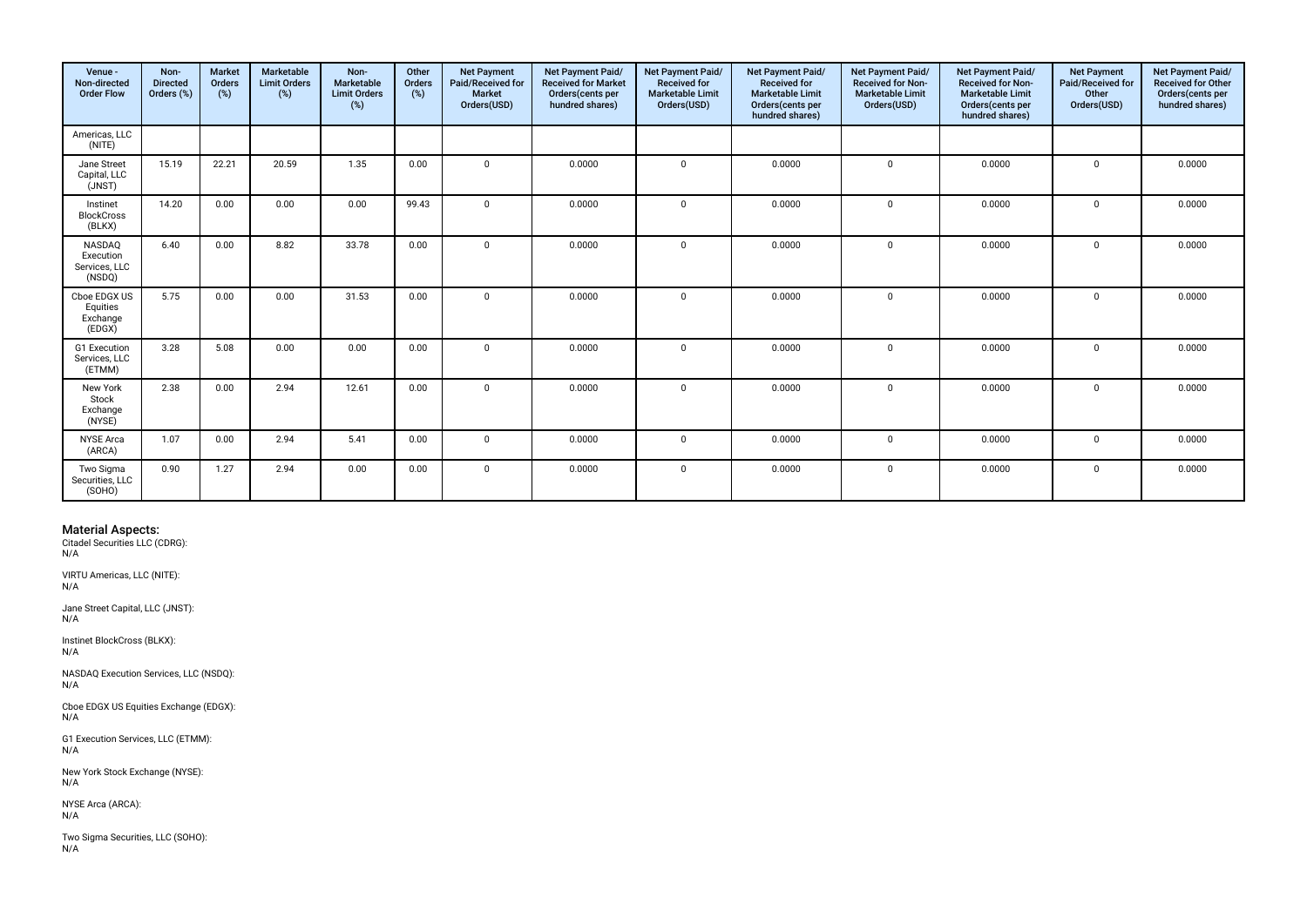# January 2022

 $\overline{\phantom{a}}$  $-$ 

## **Options**

 $\overline{\phantom{0}}$ 

## Summary

| <b>Non-Directed Orders</b><br>as % of All Orders | Market Orders as % of<br><b>Non-Directed Orders</b> | <b>Marketable Limit</b><br>Orders as % of Non-<br><b>Directed Orders</b> | Non-Marketable Limit<br>Orders as % of Non-<br><b>Directed Orders</b> | Other Orders as % of<br><b>Non-Directed Orders</b> |
|--------------------------------------------------|-----------------------------------------------------|--------------------------------------------------------------------------|-----------------------------------------------------------------------|----------------------------------------------------|
| 100.00                                           | 29.78                                               | 8.43                                                                     | 61.80                                                                 | 0.00                                               |

### Venues

| Venue -<br>Non-directed<br><b>Order Flow</b>     | Non-<br><b>Directed</b><br>Orders (%) | <b>Market</b><br>Orders<br>(%) | Marketable<br><b>Limit Orders</b><br>(%) | Non-<br>Marketable<br><b>Limit Orders</b><br>(%) | Other<br><b>Orders</b><br>(%) | <b>Net Payment</b><br>Paid/Received for<br>Market<br>Orders(USD) | Net Payment Paid/<br><b>Received for Market</b><br>Orders (cents per<br>hundred shares) | <b>Net Payment Paid/</b><br><b>Received for</b><br><b>Marketable Limit</b><br>Orders(USD) | <b>Net Payment Paid/</b><br><b>Received for</b><br><b>Marketable Limit</b><br>Orders (cents per<br>hundred shares) | Net Payment Paid/<br><b>Received for Non-</b><br><b>Marketable Limit</b><br>Orders(USD) | Net Payment Paid/<br><b>Received for Non-</b><br><b>Marketable Limit</b><br>Orders (cents per<br>hundred shares) | <b>Net Payment</b><br>Paid/Received<br>for Other<br>Orders(USD) | Net Payment Paid/<br><b>Received for Other</b><br>Orders(cents per<br>hundred shares) |
|--------------------------------------------------|---------------------------------------|--------------------------------|------------------------------------------|--------------------------------------------------|-------------------------------|------------------------------------------------------------------|-----------------------------------------------------------------------------------------|-------------------------------------------------------------------------------------------|--------------------------------------------------------------------------------------------------------------------|-----------------------------------------------------------------------------------------|------------------------------------------------------------------------------------------------------------------|-----------------------------------------------------------------|---------------------------------------------------------------------------------------|
| <b>Citadel Securities</b><br>LLC (CDRG)          | 50.81                                 | 64.15                          | 53.33                                    | 46.67                                            | 0.00                          | $\Omega$                                                         | 0.0000                                                                                  | $\Omega$                                                                                  | 0.0000                                                                                                             |                                                                                         | 0.0000                                                                                                           | $\Omega$                                                        | 0.0000                                                                                |
| Susquehanna<br>Capital Group<br>(SUSQ)           | 20.56                                 | 28.30                          | 33.33                                    | 17.22                                            | 0.00                          | $\Omega$                                                         | 0.0000                                                                                  |                                                                                           | 0.0000                                                                                                             |                                                                                         | 0.0000                                                                                                           | 0                                                               | 0.0000                                                                                |
| Wolverine<br>Execution<br>Services LLC<br>(WEXX) | 14.92                                 | 1.89                           | 0.00                                     | 20.00                                            | 0.00                          | $\Omega$                                                         | 0.0000                                                                                  |                                                                                           | 0.0000                                                                                                             |                                                                                         | 0.0000                                                                                                           | $\Omega$                                                        | 0.0000                                                                                |
| Dash Financial<br>Technologies<br>LLC (DASH)     | 9.68                                  | 1.89                           | 6.67                                     | 12.22                                            | 0.00                          | $\Omega$                                                         | 0.0000                                                                                  |                                                                                           | 0.0000                                                                                                             |                                                                                         | 0.0000                                                                                                           | 0                                                               | 0.0000                                                                                |
| Morgan Stanley<br>& Company LLC<br>(MSCO)        | 4.03                                  | 3.77                           | 6.67                                     | 3.89                                             | 0.00                          | $\Omega$                                                         | 0.0000                                                                                  |                                                                                           | 0.0000                                                                                                             |                                                                                         | 0.0000                                                                                                           | $\Omega$                                                        | 0.0000                                                                                |

Material Aspects: Citadel Securities LLC (CDRG): N/A

Susquehanna Capital Group (SUSQ): N/A

Wolverine Execution Services LLC (WEXX):  $N/A$ 

Dash Financial Technologies LLC (DASH): N/A

Morgan Stanley & Company LLC (MSCO): N/A

# February 2022

## S&P 500 Stocks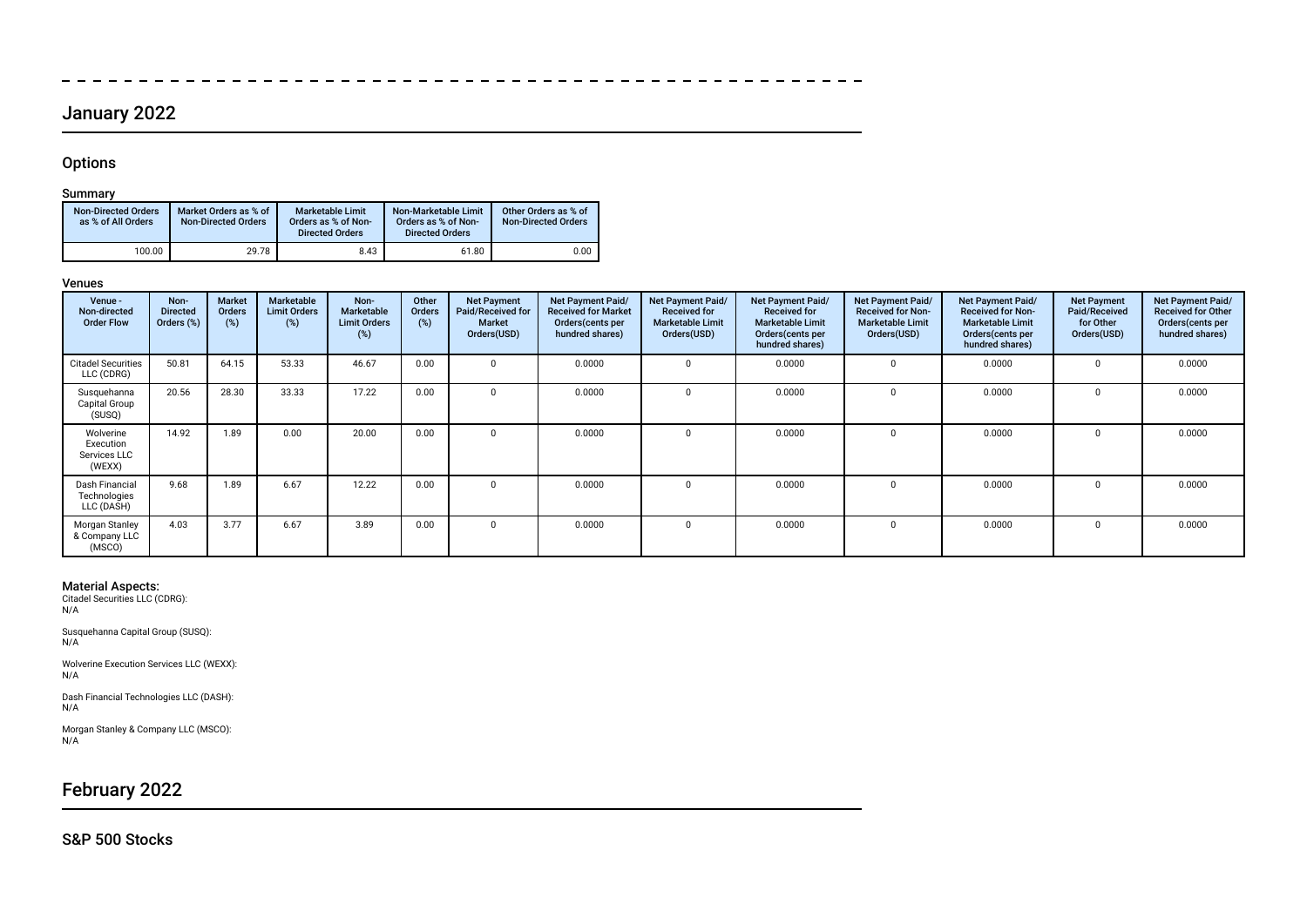### Summary

| <b>Non-Directed Orders</b><br>as % of All Orders | Market Orders as % of<br><b>Non-Directed Orders</b> | <b>Marketable Limit</b><br>Orders as % of Non-<br><b>Directed Orders</b> | Non-Marketable Limit<br>Orders as % of Non-<br><b>Directed Orders</b> | Other Orders as % of<br><b>Non-Directed Orders</b> |
|--------------------------------------------------|-----------------------------------------------------|--------------------------------------------------------------------------|-----------------------------------------------------------------------|----------------------------------------------------|
| 100.00                                           | 64.76                                               | 4.22                                                                     | 28.04                                                                 | 2.98                                               |

#### Venues

| Venue -<br>Non-directed<br><b>Order Flow</b>   | Non-<br><b>Directed</b><br>Orders (%) | Market<br>Orders<br>(%) | Marketable<br><b>Limit Orders</b><br>(%) | Non-<br>Marketable<br><b>Limit Orders</b><br>$(\%)$ | Other<br>Orders<br>$(\%)$ | <b>Net Payment</b><br>Paid/Received for<br><b>Market</b><br>Orders(USD) | Net Payment Paid/<br><b>Received for Market</b><br>Orders(cents per<br>hundred shares) | <b>Net Payment Paid/</b><br><b>Received for</b><br><b>Marketable Limit</b><br>Orders(USD) | Net Payment Paid/<br><b>Received for</b><br><b>Marketable Limit</b><br>Orders(cents per<br>hundred shares) | Net Payment Paid/<br><b>Received for Non-</b><br><b>Marketable Limit</b><br>Orders(USD) | Net Payment Paid/<br><b>Received for Non-</b><br><b>Marketable Limit</b><br>Orders(cents per<br>hundred shares) | <b>Net Payment</b><br>Paid/Received for<br>Other<br>Orders(USD) | Net Payment Paid/<br><b>Received for Other</b><br>Orders(cents per<br>hundred shares) |
|------------------------------------------------|---------------------------------------|-------------------------|------------------------------------------|-----------------------------------------------------|---------------------------|-------------------------------------------------------------------------|----------------------------------------------------------------------------------------|-------------------------------------------------------------------------------------------|------------------------------------------------------------------------------------------------------------|-----------------------------------------------------------------------------------------|-----------------------------------------------------------------------------------------------------------------|-----------------------------------------------------------------|---------------------------------------------------------------------------------------|
| NASDAQ<br>Execution<br>Services, LLC<br>(NSDQ) | 27.29                                 | 0.00                    | 0.00                                     | 62.34                                               | 0.00                      | $\Omega$                                                                | 0.0000                                                                                 | $\mathbf 0$                                                                               | 0.0000                                                                                                     | $\mathbf 0$                                                                             | 0.0000                                                                                                          | $\mathbf 0$                                                     | 0.0000                                                                                |
| Citadel<br>Securities LLC<br>(CDRG)            | 24.36                                 | 42.86                   | 52.63                                    | 2.93                                                | 17.24                     | $\Omega$                                                                | 0.0000                                                                                 | $\Omega$                                                                                  | 0.0000                                                                                                     | $\mathbf 0$                                                                             | 0.0000                                                                                                          | $\mathbf 0$                                                     | 0.0000                                                                                |
| <b>VIRTU</b><br>Americas, LLC<br>(NITE)        | 14.47                                 | 28.57                   | 15.79                                    | 0.84                                                | 0.00                      | $\Omega$                                                                | 0.0000                                                                                 | $\mathbf 0$                                                                               | 0.0000                                                                                                     | $\mathbf 0$                                                                             | 0.0000                                                                                                          | $\mathbf 0$                                                     | 0.0000                                                                                |
| Jane Street<br>Capital, LLC<br>(JNST)          | 9.16                                  | 18.15                   | 15.79                                    | 0.00                                                | 0.00                      | $\Omega$                                                                | 0.0000                                                                                 | $\mathbf 0$                                                                               | 0.0000                                                                                                     | $\mathbf 0$                                                                             | 0.0000                                                                                                          | $\mathbf 0$                                                     | 0.0000                                                                                |
| Cboe EDGX US<br>Equities<br>Exchange<br>(EDGX) | 8.24                                  | 0.00                    | 0.00                                     | 18.83                                               | 0.00                      | $\Omega$                                                                | 0.0000                                                                                 | $\mathbf 0$                                                                               | 0.0000                                                                                                     | $\mathbf 0$                                                                             | 0.0000                                                                                                          | $\mathbf 0$                                                     | 0.0000                                                                                |
| New York<br>Stock<br>Exchange<br>(NYSE)        | 3.85                                  | 0.00                    | 0.00                                     | 8.79                                                | 0.00                      | $\Omega$                                                                | 0.0000                                                                                 | $\mathbf 0$                                                                               | 0.0000                                                                                                     | $\mathbf{0}$                                                                            | 0.0000                                                                                                          | $\mathbf 0$                                                     | 0.0000                                                                                |
| <b>G1</b> Execution<br>Services, LLC<br>(ETMM) | 3.48                                  | 6.18                    | 10.53                                    | 0.42                                                | 0.00                      | <sup>n</sup>                                                            | 0.0000                                                                                 | $\mathbf 0$                                                                               | 0.0000                                                                                                     | $\mathbf 0$                                                                             | 0.0000                                                                                                          | $\mathbf 0$                                                     | 0.0000                                                                                |
| Instinet<br><b>BlockCross</b><br>(BLKX)        | 3.11                                  | 0.00                    | 0.00                                     | 0.00                                                | 58.62                     | $\mathbf 0$                                                             | 0.0000                                                                                 | $\mathbf 0$                                                                               | 0.0000                                                                                                     | $\mathbf 0$                                                                             | 0.0000                                                                                                          | $\mathbf 0$                                                     | 0.0000                                                                                |
| <b>UBS</b> Securities,<br>LLC (UBSS)           | 2.75                                  | 2.70                    | 0.00                                     | 0.42                                                | 24.14                     | $\Omega$                                                                | 0.0000                                                                                 | $\mathbf 0$                                                                               | 0.0000                                                                                                     | $\mathbf 0$                                                                             | 0.0000                                                                                                          | $\mathbf 0$                                                     | 0.0000                                                                                |
| Members<br>Exchange<br>(MEMX)                  | 2.38                                  | 0.00                    | 0.00                                     | 5.44                                                | 0.00                      | $\Omega$                                                                | 0.0000                                                                                 | $\mathbf 0$                                                                               | 0.0000                                                                                                     | $\mathbf 0$                                                                             | 0.0000                                                                                                          | $\mathbf 0$                                                     | 0.0000                                                                                |

**Material Aspects:**<br>NASDAQ Execution Services, LLC (NSDQ):<br>N/A

Citadel Securities LLC (CDRG): N/A

VIRTU Americas, LLC (NITE):  $N/A$ 

Jane Street Capital, LLC (JNST): N/A

Cboe EDGX US Equities Exchange (EDGX): N/A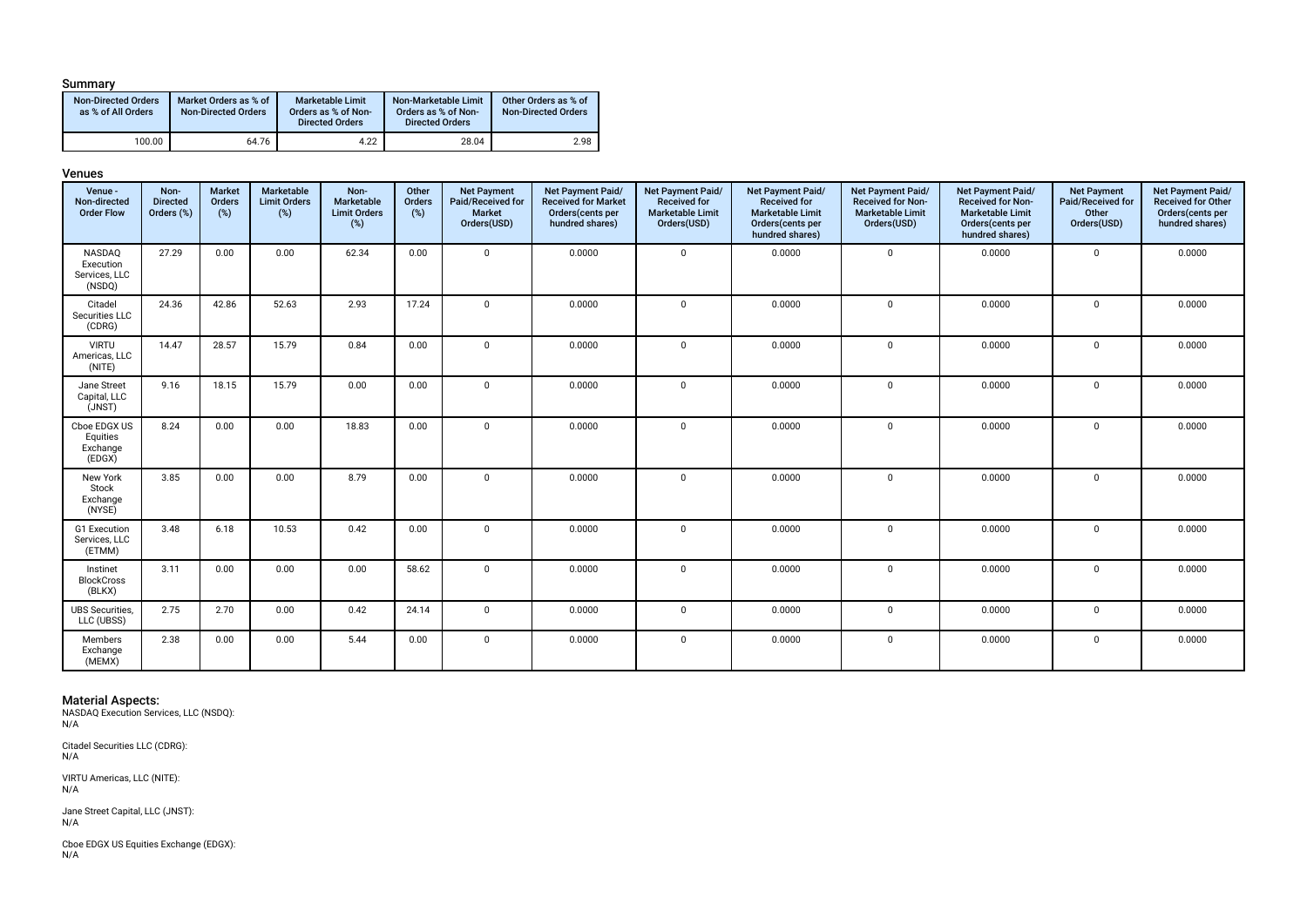| New York Stock Exchange (NYSE):<br>N/A    |
|-------------------------------------------|
| G1 Execution Services, LLC (ETMM):<br>N/A |
| Instinet BlockCross (BLKX):<br>N/A        |
| UBS Securities, LLC (UBSS):<br>N/A        |
| Members Exchange (MEMX):<br>N/A           |
|                                           |

# February 2022

# Non-S&P 500 Stocks

## Summary

| Non-Directed Orders<br>as % of All Orders | Market Orders as % of<br><b>Non-Directed Orders</b> | <b>Marketable Limit</b><br>Orders as % of Non-<br><b>Directed Orders</b> | Non-Marketable Limit<br>Orders as % of Non-<br><b>Directed Orders</b> | Other Orders as % of<br><b>Non-Directed Orders</b> |
|-------------------------------------------|-----------------------------------------------------|--------------------------------------------------------------------------|-----------------------------------------------------------------------|----------------------------------------------------|
| 100.00                                    | 85.34                                               | 2.44                                                                     | 12.21                                                                 | 0.00                                               |

| Venue -<br>Non-directed<br><b>Order Flow</b>          | Non-<br><b>Directed</b><br>Orders (%) | <b>Market</b><br>Orders<br>(%) | Marketable<br><b>Limit Orders</b><br>(%) | Non-<br>Marketable<br><b>Limit Orders</b><br>(%) | Other<br>Orders<br>(%) | <b>Net Payment</b><br>Paid/Received for<br><b>Market</b><br>Orders(USD) | Net Payment Paid/<br><b>Received for Market</b><br>Orders (cents per<br>hundred shares) | Net Payment Paid/<br><b>Received for</b><br><b>Marketable Limit</b><br>Orders(USD) | Net Payment Paid/<br><b>Received for</b><br><b>Marketable Limit</b><br>Orders(cents per<br>hundred shares) | Net Payment Paid/<br><b>Received for Non-</b><br><b>Marketable Limit</b><br>Orders(USD) | Net Payment Paid/<br><b>Received for Non-</b><br><b>Marketable Limit</b><br>Orders(cents per<br>hundred shares) | <b>Net Payment</b><br>Paid/Received for<br>Other<br>Orders(USD) | Net Payment Paid/<br><b>Received for Other</b><br>Orders(cents per<br>hundred shares) |
|-------------------------------------------------------|---------------------------------------|--------------------------------|------------------------------------------|--------------------------------------------------|------------------------|-------------------------------------------------------------------------|-----------------------------------------------------------------------------------------|------------------------------------------------------------------------------------|------------------------------------------------------------------------------------------------------------|-----------------------------------------------------------------------------------------|-----------------------------------------------------------------------------------------------------------------|-----------------------------------------------------------------|---------------------------------------------------------------------------------------|
| Citadel<br>Securities LLC<br>(CDRG)                   | 25.15                                 | 41.59                          | 37.50                                    | 6.77                                             | 0.00                   | $\Omega$                                                                | 0.0000                                                                                  | $\mathbf 0$                                                                        | 0.0000                                                                                                     | $\mathbf 0$                                                                             | 0.0000                                                                                                          | $\mathbf 0$                                                     | 0.0000                                                                                |
| Instinet<br><b>BlockCross</b><br>(BLKX)               | 23.13                                 | 0.00                           | 0.00                                     | 0.00                                             | 100.00                 | $\Omega$                                                                | 0.0000                                                                                  | $\Omega$                                                                           | 0.0000                                                                                                     | $\Omega$                                                                                | 0.0000                                                                                                          | $\Omega$                                                        | 0.0000                                                                                |
| <b>VIRTU</b><br>Americas, LLC<br>(NITE)               | 16.06                                 | 27.31                          | 25.00                                    | 2.08                                             | 0.00                   | O                                                                       | 0.0000                                                                                  | $\Omega$                                                                           | 0.0000                                                                                                     | $\Omega$                                                                                | 0.0000                                                                                                          | $\Omega$                                                        | 0.0000                                                                                |
| Jane Street<br>Capital, LLC<br>(JNST)                 | 13.54                                 | 22.78                          | 25.00                                    | 2.08                                             | 0.00                   | $\Omega$                                                                | 0.0000                                                                                  | $\Omega$                                                                           | 0.0000                                                                                                     | $\Omega$                                                                                | 0.0000                                                                                                          | $\Omega$                                                        | 0.0000                                                                                |
| <b>NASDAO</b><br>Execution<br>Services, LLC<br>(NSDQ) | 6.06                                  | 0.00                           | 0.00                                     | 31.25                                            | 0.00                   | $\Omega$                                                                | 0.0000                                                                                  | $\mathbf 0$                                                                        | 0.0000                                                                                                     | $\mathbf{0}$                                                                            | 0.0000                                                                                                          | $\mathbf 0$                                                     | 0.0000                                                                                |
| Cboe EDGX US<br>Equities<br>Exchange<br>(EDGX)        | 4.24                                  | 0.00                           | 0.00                                     | 21.88                                            | 0.00                   | $\Omega$                                                                | 0.0000                                                                                  | $\mathbf 0$                                                                        | 0.0000                                                                                                     | $\Omega$                                                                                | 0.0000                                                                                                          | $\mathbf 0$                                                     | 0.0000                                                                                |
| New York<br>Stock<br>Exchange<br>(NYSE)               | 4.14                                  | 0.00                           | 0.00                                     | 21.35                                            | 0.00                   | $\mathbf{0}$                                                            | 0.0000                                                                                  | $\mathbf 0$                                                                        | 0.0000                                                                                                     | $\mathbf{0}$                                                                            | 0.0000                                                                                                          | $\mathbf 0$                                                     | 0.0000                                                                                |
| G1 Execution                                          | 2.63                                  | 4.52                           | 6.25                                     | 0.00                                             | 0.00                   | $\Omega$                                                                | 0.0000                                                                                  | 0                                                                                  | 0.0000                                                                                                     | $\Omega$                                                                                | 0.0000                                                                                                          | $\Omega$                                                        | 0.0000                                                                                |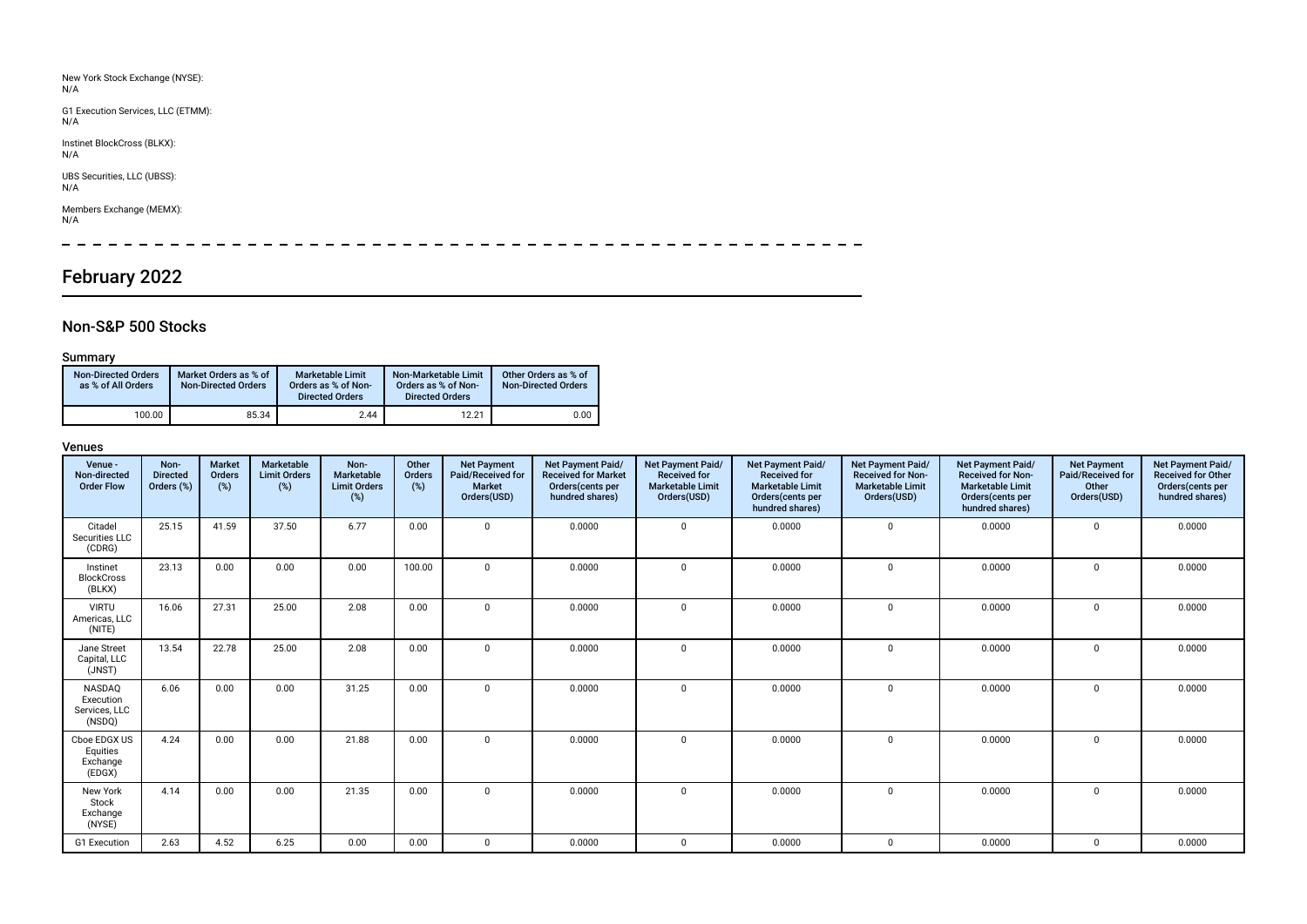| Venue -<br>Non-directed<br><b>Order Flow</b> | Non-<br><b>Directed</b><br>Orders (%) | <b>Market</b><br><b>Orders</b><br>(%) | Marketable<br><b>Limit Orders</b><br>$(\%)$ | Non-<br><b>Marketable</b><br><b>Limit Orders</b><br>$(\%)$ | Other<br>Orders<br>(%) | <b>Net Payment</b><br>Paid/Received for<br>Market<br>Orders(USD) | Net Payment Paid/<br><b>Received for Market</b><br>Orders(cents per<br>hundred shares) | Net Payment Paid/<br><b>Received for</b><br><b>Marketable Limit</b><br>Orders(USD) | Net Payment Paid/<br><b>Received for</b><br><b>Marketable Limit</b><br>Orders (cents per<br>hundred shares) | Net Payment Paid/<br><b>Received for Non-</b><br><b>Marketable Limit</b><br>Orders(USD) | Net Payment Paid/<br><b>Received for Non-</b><br><b>Marketable Limit</b><br>Orders(cents per<br>hundred shares) | <b>Net Payment</b><br>Paid/Received for<br>Other<br>Orders(USD) | Net Payment Paid/<br><b>Received for Other</b><br>Orders(cents per<br>hundred shares) |
|----------------------------------------------|---------------------------------------|---------------------------------------|---------------------------------------------|------------------------------------------------------------|------------------------|------------------------------------------------------------------|----------------------------------------------------------------------------------------|------------------------------------------------------------------------------------|-------------------------------------------------------------------------------------------------------------|-----------------------------------------------------------------------------------------|-----------------------------------------------------------------------------------------------------------------|-----------------------------------------------------------------|---------------------------------------------------------------------------------------|
| Services, LLC<br>(ETMM)                      |                                       |                                       |                                             |                                                            |                        |                                                                  |                                                                                        |                                                                                    |                                                                                                             |                                                                                         |                                                                                                                 |                                                                 |                                                                                       |
| <b>NYSE Arca</b><br>(ARCA)                   | 2.42                                  | 0.00                                  | 0.00                                        | 12.50                                                      | 0.00                   |                                                                  | 0.0000                                                                                 |                                                                                    | 0.0000                                                                                                      |                                                                                         | 0.0000                                                                                                          |                                                                 | 0.0000                                                                                |
| Two Sigma<br>Securities, LLC<br>(SOHO)       | 1.52                                  | 2.53                                  | 0.00                                        | 0.52                                                       | 0.00                   |                                                                  | 0.0000                                                                                 |                                                                                    | 0.0000                                                                                                      |                                                                                         | 0.0000                                                                                                          |                                                                 | 0.0000                                                                                |

Instinet BlockCross (BLKX): N/A

VIRTU Americas, LLC (NITE): N/A

Jane Street Capital, LLC (JNST): N/A

NASDAQ Execution Services, LLC (NSDQ): N/A

Cboe EDGX US Equities Exchange (EDGX): N/A

New York Stock Exchange (NYSE):  $N/A$ 

G1 Execution Services, LLC (ETMM): N/A

NYSE Arca (ARCA): N/A

Two Sigma Securities, LLC (SOHO): N/A

 $\sim$  $\equiv$  $\sim$  $\sim$   $\sim$  $\sim$   $\sim$  $\sim$  $-$ 

# February 2022

## **Options**

Summary

| <b>Non-Directed Orders</b><br>as % of All Orders | Market Orders as % of<br><b>Non-Directed Orders</b> | <b>Marketable Limit</b><br>Orders as % of Non-<br><b>Directed Orders</b> | Non-Marketable Limit<br>Orders as % of Non-<br><b>Directed Orders</b> | Other Orders as % of<br><b>Non-Directed Orders</b> |
|--------------------------------------------------|-----------------------------------------------------|--------------------------------------------------------------------------|-----------------------------------------------------------------------|----------------------------------------------------|
| 100.00                                           | 17.19                                               | 10.16                                                                    | 69.53                                                                 | 3.13                                               |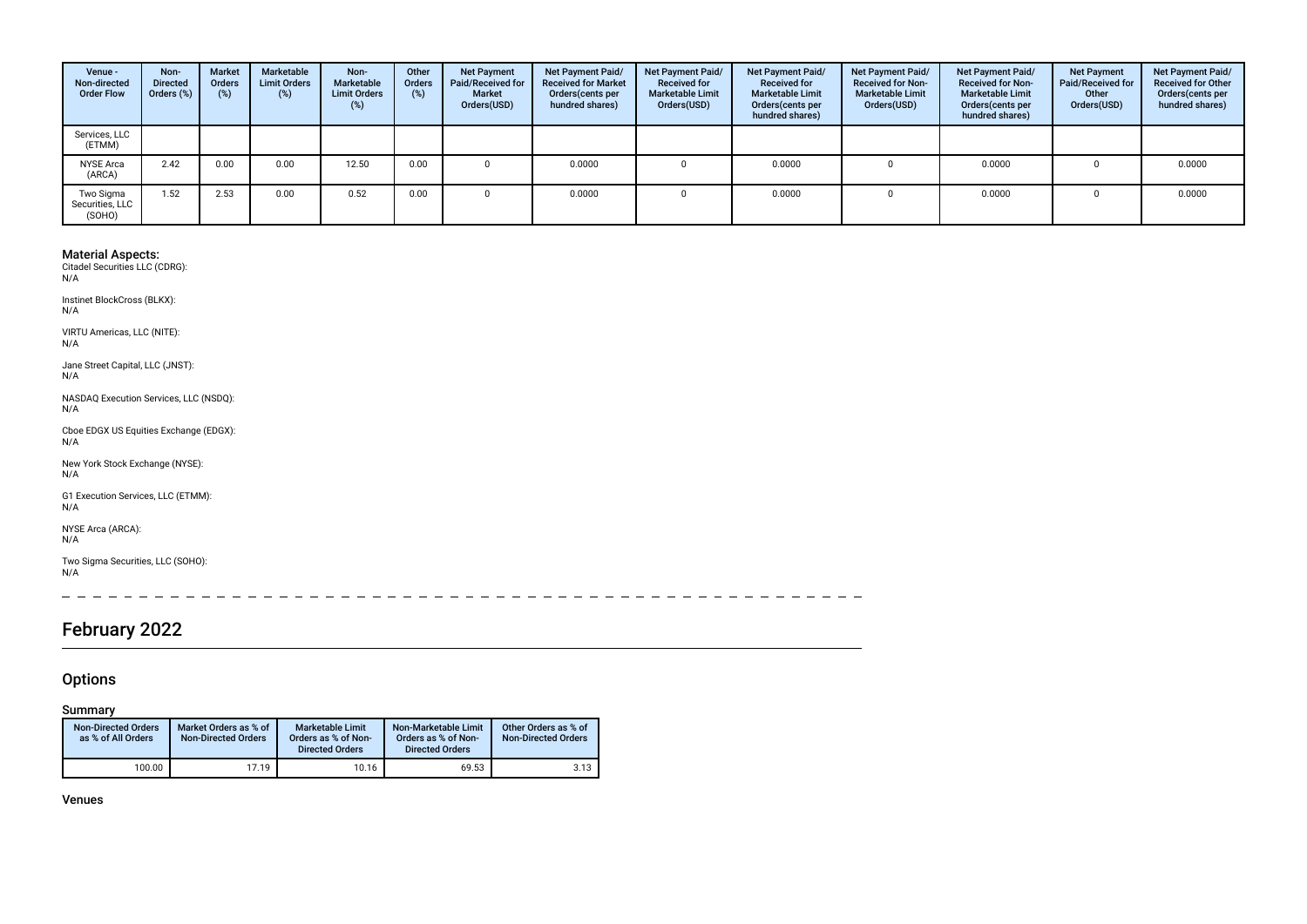| Venue -<br>Non-directed<br><b>Order Flow</b>     | Non-<br><b>Directed</b><br>Orders (%) | <b>Market</b><br><b>Orders</b><br>(%) | Marketable<br><b>Limit Orders</b><br>(%) | Non-<br>Marketable<br><b>Limit Orders</b><br>(%) | Other<br><b>Orders</b><br>(%) | <b>Net Payment</b><br>Paid/Received for<br>Market<br>Orders(USD) | Net Payment Paid/<br><b>Received for Market</b><br>Orders (cents per<br>hundred shares) | Net Payment Paid/<br><b>Received for</b><br><b>Marketable Limit</b><br>Orders(USD) | Net Payment Paid/<br><b>Received for</b><br><b>Marketable Limit</b><br>Orders(cents per<br>hundred shares) | <b>Net Payment Paid/</b><br><b>Received for Non-</b><br><b>Marketable Limit</b><br>Orders(USD) | <b>Net Payment Paid/</b><br><b>Received for Non-</b><br><b>Marketable Limit</b><br>Orders (cents per<br>hundred shares) | <b>Net Payment</b><br>Paid/Received<br>for Other<br>Orders(USD) | Net Payment Paid/<br><b>Received for Other</b><br>Orders (cents per<br>hundred shares) |
|--------------------------------------------------|---------------------------------------|---------------------------------------|------------------------------------------|--------------------------------------------------|-------------------------------|------------------------------------------------------------------|-----------------------------------------------------------------------------------------|------------------------------------------------------------------------------------|------------------------------------------------------------------------------------------------------------|------------------------------------------------------------------------------------------------|-------------------------------------------------------------------------------------------------------------------------|-----------------------------------------------------------------|----------------------------------------------------------------------------------------|
| <b>Citadel Securities</b><br>LLC (CDRG)          | 42.95                                 | 40.91                                 | 30.77                                    | 46.15                                            | 0.00                          |                                                                  | 0.0000                                                                                  | $\Omega$                                                                           | 0.0000                                                                                                     | $\Omega$                                                                                       | 0.0000                                                                                                                  | $\Omega$                                                        | 0.0000                                                                                 |
| Wolverine<br>Execution<br>Services LLC<br>(WEXX) | 19.23                                 | 0.00                                  | 0.00                                     | 25.64                                            | 0.00                          | $\Omega$                                                         | 0.0000                                                                                  | $\Omega$                                                                           | 0.0000                                                                                                     | $\Omega$                                                                                       | 0.0000                                                                                                                  | 0                                                               | 0.0000                                                                                 |
| Susquehanna<br>Capital Group<br>(SUSQ)           | 16.03                                 | 54.55                                 | 30.77                                    | 7.69                                             | 0.00                          |                                                                  | 0.0000                                                                                  | $\Omega$                                                                           | 0.0000                                                                                                     | $\Omega$                                                                                       | 0.0000                                                                                                                  | $\Omega$                                                        | 0.0000                                                                                 |
| Dash Financial<br>Technologies<br>LLC (DASH)     | 12.82                                 | 0.00                                  | 23.08                                    | 14.53                                            | 0.00                          |                                                                  | 0.0000                                                                                  | $\Omega$                                                                           | 0.0000                                                                                                     | $\Omega$                                                                                       | 0.0000                                                                                                                  | 0                                                               | 0.0000                                                                                 |
| Morgan Stanley<br>& Company LLC<br>(MSCO)        | 6.41                                  | 4.55                                  | 15.38                                    | 5.98                                             | 0.00                          | $\Omega$                                                         | 0.0000                                                                                  | $\Omega$                                                                           | 0.0000                                                                                                     | $\Omega$                                                                                       | 0.0000                                                                                                                  | 0                                                               | 0.0000                                                                                 |
| Interactive<br><b>Brokers LLC</b><br>(IBKR)      | 2.56                                  | 0.00                                  | 0.00                                     | 0.00                                             | 100.00                        | $\Omega$                                                         | 0.0000                                                                                  | $\Omega$                                                                           | 0.0000                                                                                                     | $\Omega$                                                                                       | 0.0000                                                                                                                  | $\Omega$                                                        | 0.0000                                                                                 |

Wolverine Execution Services LLC (WEXX): N/A

Susquehanna Capital Group (SUSQ): N/A

Dash Financial Technologies LLC (DASH): N/A

Morgan Stanley & Company LLC (MSCO): N/A

Interactive Brokers LLC (IBKR): N/A

# March 2022

## S&P 500 Stocks

### Summary

| <b>Non-Directed Orders</b><br>as % of All Orders | Market Orders as % of<br><b>Non-Directed Orders</b> | <b>Marketable Limit</b><br>Orders as % of Non-<br><b>Directed Orders</b> | Non-Marketable Limit<br>Orders as % of Non-<br><b>Directed Orders</b> | Other Orders as % of<br><b>Non-Directed Orders</b> |
|--------------------------------------------------|-----------------------------------------------------|--------------------------------------------------------------------------|-----------------------------------------------------------------------|----------------------------------------------------|
| 100.00                                           | 74.78                                               | 2.61                                                                     | 22.17                                                                 | 0.43                                               |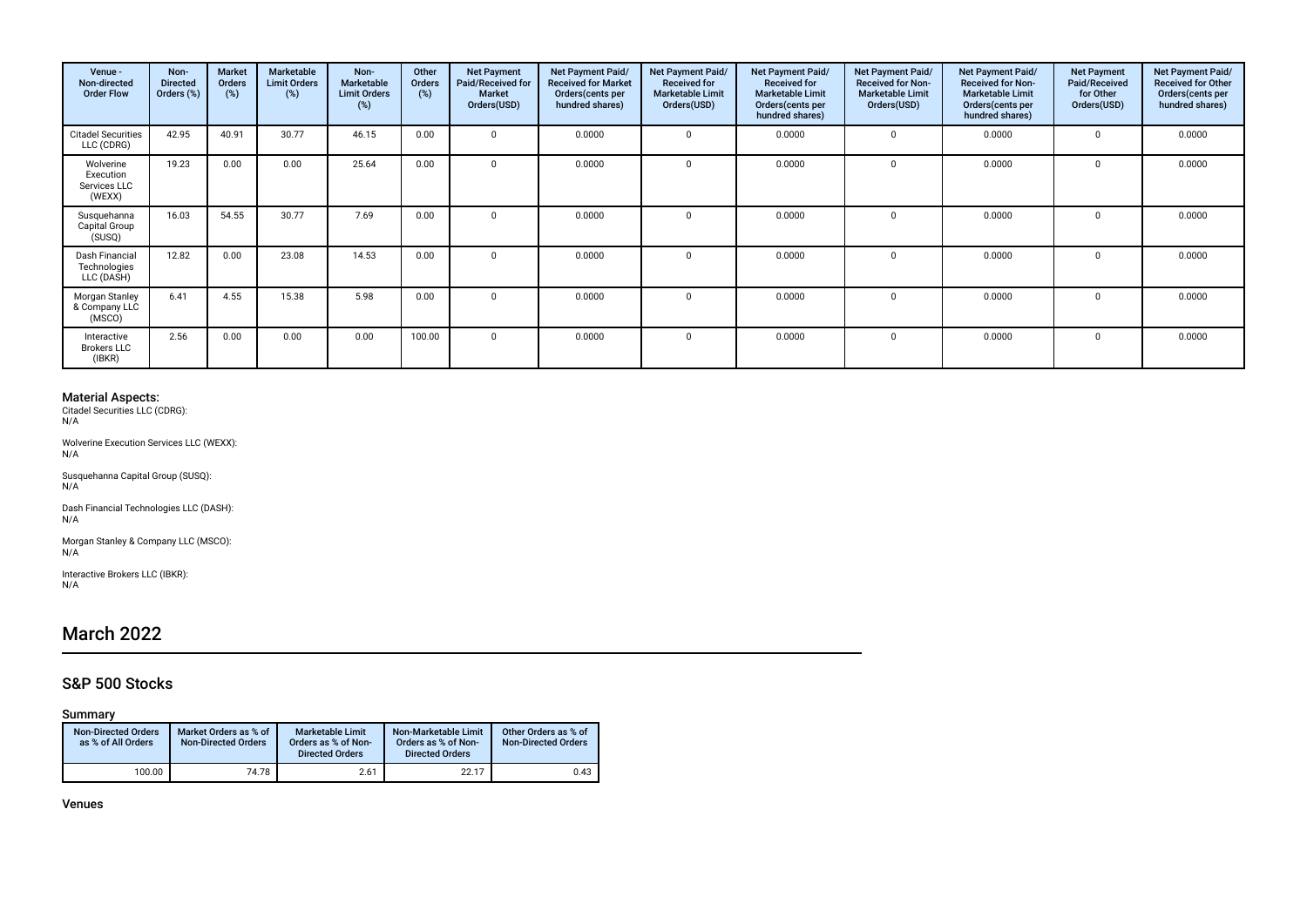| Venue -<br>Non-directed<br><b>Order Flow</b>   | Non-<br><b>Directed</b><br>Orders (%) | <b>Market</b><br>Orders<br>(%) | Marketable<br><b>Limit Orders</b><br>(%) | Non-<br>Marketable<br><b>Limit Orders</b><br>(%) | Other<br>Orders<br>(%) | <b>Net Payment</b><br>Paid/Received for<br><b>Market</b><br>Orders(USD) | Net Payment Paid/<br><b>Received for Market</b><br>Orders(cents per<br>hundred shares) | Net Payment Paid/<br><b>Received for</b><br><b>Marketable Limit</b><br>Orders(USD) | Net Payment Paid/<br><b>Received for</b><br><b>Marketable Limit</b><br>Orders(cents per<br>hundred shares) | Net Payment Paid/<br><b>Received for Non-</b><br><b>Marketable Limit</b><br>Orders(USD) | <b>Net Payment Paid/</b><br><b>Received for Non-</b><br><b>Marketable Limit</b><br>Orders(cents per<br>hundred shares) | <b>Net Payment</b><br>Paid/Received for<br>Other<br>Orders(USD) | Net Payment Paid/<br><b>Received for Other</b><br>Orders(cents per<br>hundred shares) |
|------------------------------------------------|---------------------------------------|--------------------------------|------------------------------------------|--------------------------------------------------|------------------------|-------------------------------------------------------------------------|----------------------------------------------------------------------------------------|------------------------------------------------------------------------------------|------------------------------------------------------------------------------------------------------------|-----------------------------------------------------------------------------------------|------------------------------------------------------------------------------------------------------------------------|-----------------------------------------------------------------|---------------------------------------------------------------------------------------|
| NASDAQ<br>Execution<br>Services, LLC<br>(NSDQ) | 39.20                                 | 0.00                           | 0.00                                     | 73.19                                            | 0.00                   | $\mathbf 0$                                                             | 0.0000                                                                                 | $\mathbf 0$                                                                        | 0.0000                                                                                                     | $\mathbf 0$                                                                             | 0.0000                                                                                                                 | $\mathbf{0}$                                                    | 0.0000                                                                                |
| Citadel<br>Securities LLC<br>(CDRG)            | 21.22                                 | 41.11                          | 38.46                                    | 5.36                                             | 6.25                   | $\mathbf 0$                                                             | 0.0000                                                                                 | $\mathbf 0$                                                                        | 0.0000                                                                                                     | $\mathbf 0$                                                                             | 0.0000                                                                                                                 | $\mathbf 0$                                                     | 0.0000                                                                                |
| <b>VIRTU</b><br>Americas, LLC<br>(NITE)        | 11.11                                 | 24.49                          | 7.69                                     | 0.70                                             | 6.25                   | $\mathbf 0$                                                             | 0.0000                                                                                 | $\mathbf 0$                                                                        | 0.0000                                                                                                     | $\mathbf 0$                                                                             | 0.0000                                                                                                                 | $\mathbf 0$                                                     | 0.0000                                                                                |
| Jane Street<br>Capital, LLC<br>(JNST)          | 9.74                                  | 21.57                          | 15.38                                    | 0.47                                             | 0.00                   | $\Omega$                                                                | 0.0000                                                                                 | $\mathbf 0$                                                                        | 0.0000                                                                                                     | $\mathbf 0$                                                                             | 0.0000                                                                                                                 | $\mathbf 0$                                                     | 0.0000                                                                                |
| Cboe EDGX US<br>Equities<br>Exchange<br>(EDGX) | 6.12                                  | 0.00                           | 0.00                                     | 11.42                                            | 0.00                   | $\mathbf{0}$                                                            | 0.0000                                                                                 | $\mathbf 0$                                                                        | 0.0000                                                                                                     | $\mathbf 0$                                                                             | 0.0000                                                                                                                 | $\mathbf 0$                                                     | 0.0000                                                                                |
| G1 Execution<br>Services, LLC<br>(ETMM)        | 4.87                                  | 10.50                          | 7.69                                     | 0.47                                             | 0.00                   | $\Omega$                                                                | 0.0000                                                                                 | $\mathbf 0$                                                                        | 0.0000                                                                                                     | $\mathbf 0$                                                                             | 0.0000                                                                                                                 | $\mathbf 0$                                                     | 0.0000                                                                                |
| New York<br>Stock<br>Exchange<br>(NYSE)        | 2.50                                  | 0.00                           | 30.77                                    | 3.73                                             | 0.00                   | $\mathbf{0}$                                                            | 0.0000                                                                                 | $\mathbf 0$                                                                        | 0.0000                                                                                                     | $\mathbf 0$                                                                             | 0.0000                                                                                                                 | $\mathbf 0$                                                     | 0.0000                                                                                |
| Members<br>Exchange<br>(MEMX)                  | 2.37                                  | 0.00                           | 0.00                                     | 4.43                                             | 0.00                   | $\Omega$                                                                | 0.0000                                                                                 | $\mathbf 0$                                                                        | 0.0000                                                                                                     | $\mathbf 0$                                                                             | 0.0000                                                                                                                 | $\mathbf 0$                                                     | 0.0000                                                                                |
| Instinet<br><b>BlockCross</b><br>(BLKX)        | 1.75                                  | 0.00                           | 0.00                                     | 0.00                                             | 87.50                  | $\mathbf 0$                                                             | 0.0000                                                                                 | $\mathbf 0$                                                                        | 0.0000                                                                                                     | $\mathbf 0$                                                                             | 0.0000                                                                                                                 | $\mathbf 0$                                                     | 0.0000                                                                                |
| <b>UBS</b> Securities,<br>LLC (UBSS)           | 0.62                                  | 1.46                           | 0.00                                     | 0.00                                             | 0.00                   | $\mathbf{0}$                                                            | 0.0000                                                                                 | $\mathbf 0$                                                                        | 0.0000                                                                                                     | $\mathbf 0$                                                                             | 0.0000                                                                                                                 | $\mathbf 0$                                                     | 0.0000                                                                                |

**Material Aspects:**<br>NASDAQ Execution Services, LLC (NSDQ):<br>N/A

Citadel Securities LLC (CDRG): N/A

VIRTU Americas, LLC (NITE): N/A

Jane Street Capital, LLC (JNST): N/A

Cboe EDGX US Equities Exchange (EDGX): N/A

G1 Execution Services, LLC (ETMM):  $N/A$ 

New York Stock Exchange (NYSE): N/A

Members Exchange (MEMX): N/A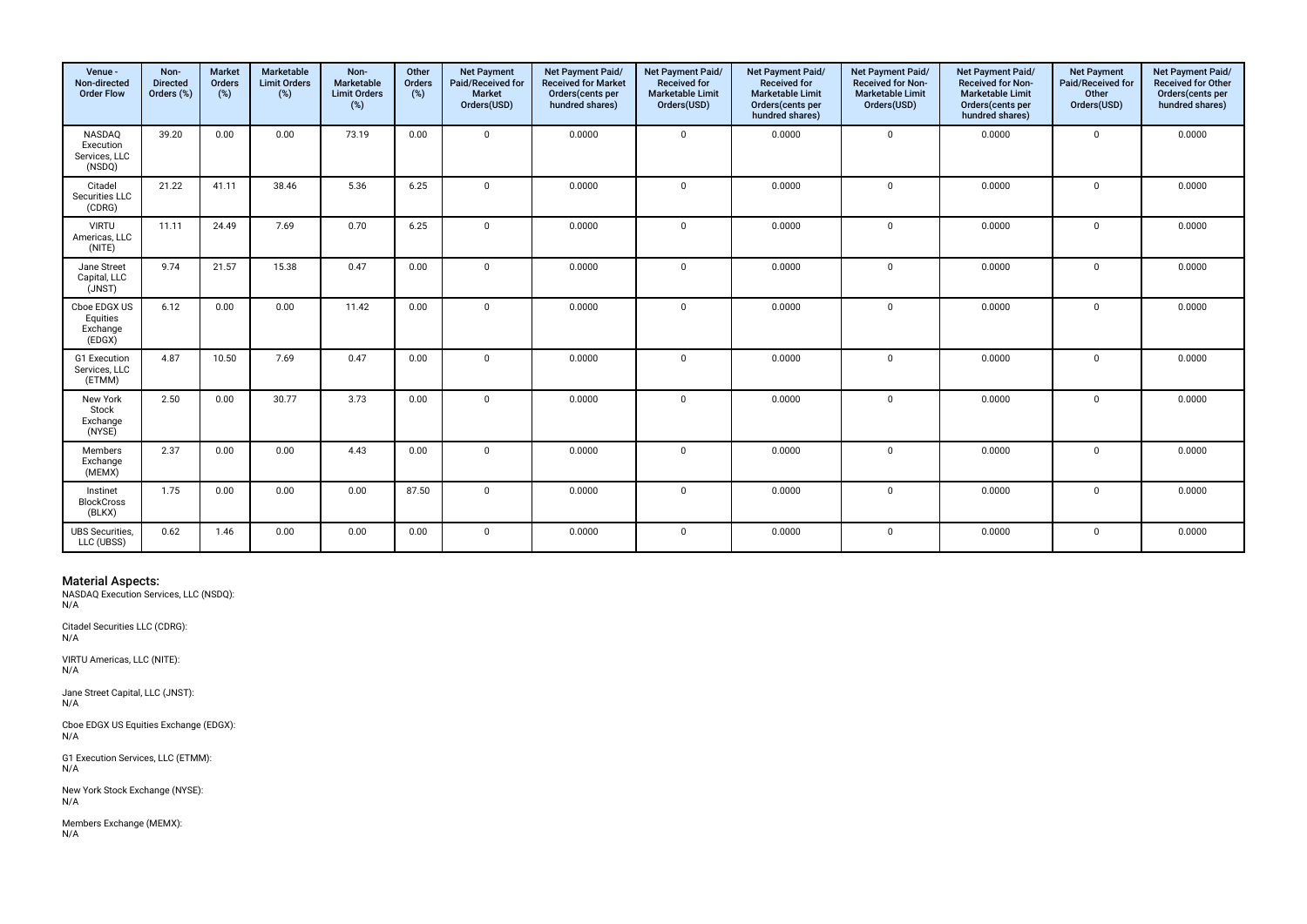# Instinet BlockCross (BLKX): N/A

# UBS Securities, LLC (UBSS): N/A

 $\overline{\phantom{a}}$  $\frac{1}{2}$  =  $\frac{1}{2}$  =  $\frac{1}{2}$  =  $\frac{1}{2}$  =  $\frac{1}{2}$  =  $\frac{1}{2}$  =  $\frac{1}{2}$ 

# March 2022

## Non-S&P 500 Stocks

### Summary

| <b>Non-Directed Orders</b><br>as % of All Orders | Market Orders as % of<br><b>Non-Directed Orders</b> | <b>Marketable Limit</b><br>Orders as % of Non-<br><b>Directed Orders</b> | Non-Marketable Limit<br>Orders as % of Non-<br><b>Directed Orders</b> | Other Orders as % of<br><b>Non-Directed Orders</b> |
|--------------------------------------------------|-----------------------------------------------------|--------------------------------------------------------------------------|-----------------------------------------------------------------------|----------------------------------------------------|
| 100.00                                           | 77.39                                               | 3.19                                                                     | 17.68                                                                 | 1.74                                               |

| Venue -<br>Non-directed<br><b>Order Flow</b>   | Non-<br><b>Directed</b><br>Orders (%) | <b>Market</b><br>Orders<br>(%) | Marketable<br><b>Limit Orders</b><br>$(\%)$ | Non-<br>Marketable<br><b>Limit Orders</b><br>(%) | Other<br>Orders<br>(%) | <b>Net Payment</b><br>Paid/Received for<br><b>Market</b><br>Orders(USD) | Net Payment Paid/<br><b>Received for Market</b><br>Orders(cents per<br>hundred shares) | Net Payment Paid/<br><b>Received for</b><br><b>Marketable Limit</b><br>Orders(USD) | Net Payment Paid/<br><b>Received for</b><br><b>Marketable Limit</b><br>Orders(cents per<br>hundred shares) | Net Payment Paid/<br><b>Received for Non-</b><br><b>Marketable Limit</b><br>Orders(USD) | Net Payment Paid/<br><b>Received for Non-</b><br><b>Marketable Limit</b><br>Orders(cents per<br>hundred shares) | <b>Net Payment</b><br>Paid/Received for<br>Other<br>Orders(USD) | Net Payment Paid/<br><b>Received for Other</b><br>Orders(cents per<br>hundred shares) |
|------------------------------------------------|---------------------------------------|--------------------------------|---------------------------------------------|--------------------------------------------------|------------------------|-------------------------------------------------------------------------|----------------------------------------------------------------------------------------|------------------------------------------------------------------------------------|------------------------------------------------------------------------------------------------------------|-----------------------------------------------------------------------------------------|-----------------------------------------------------------------------------------------------------------------|-----------------------------------------------------------------|---------------------------------------------------------------------------------------|
| Citadel<br>Securities LLC<br>(CDRG)            | 26.07                                 | 38.20                          | 34.78                                       | 8.21                                             | 10.53                  | $\Omega$                                                                | 0.0000                                                                                 | $\mathbf 0$                                                                        | 0.0000                                                                                                     | $\mathbf 0$                                                                             | 0.0000                                                                                                          | $\Omega$                                                        | 0.0000                                                                                |
| <b>VIRTU</b><br>Americas, LLC<br>(NITE)        | 16.03                                 | 23.22                          | 17.39                                       | 4.11                                             | 21.05                  | $\Omega$                                                                | 0.0000                                                                                 | $\mathbf 0$                                                                        | 0.0000                                                                                                     | $\mathbf 0$                                                                             | 0.0000                                                                                                          | $\Omega$                                                        | 0.0000                                                                                |
| Jane Street<br>Capital, LLC<br>(JNST)          | 15.81                                 | 25.66                          | 30.43                                       | 1.17                                             | 0.00                   | $\Omega$                                                                | 0.0000                                                                                 | $\mathbf 0$                                                                        | 0.0000                                                                                                     | $\mathbf 0$                                                                             | 0.0000                                                                                                          | $\mathbf 0$                                                     | 0.0000                                                                                |
| <b>NYSE Arca</b><br>(ARCA)                     | 12.93                                 | 0.00                           | 13.04                                       | 34.60                                            | 0.00                   | $\Omega$                                                                | 0.0000                                                                                 | $\mathbf{0}$                                                                       | 0.0000                                                                                                     | $\mathbf 0$                                                                             | 0.0000                                                                                                          | $\mathbf 0$                                                     | 0.0000                                                                                |
| G1 Execution<br>Services, LLC<br>(ETMM)        | 7.05                                  | 11.99                          | 0.00                                        | 0.59                                             | 0.00                   | $\Omega$                                                                | 0.0000                                                                                 | $\mathbf{0}$                                                                       | 0.0000                                                                                                     | $\mathbf 0$                                                                             | 0.0000                                                                                                          | $\mathbf 0$                                                     | 0.0000                                                                                |
| Cboe EDGX US<br>Equities<br>Exchange<br>(EDGX) | 6.30                                  | 0.00                           | 0.00                                        | 17.30                                            | 0.00                   | $\mathbf 0$                                                             | 0.0000                                                                                 | $\mathbf 0$                                                                        | 0.0000                                                                                                     | $\mathbf 0$                                                                             | 0.0000                                                                                                          | $\mathbf 0$                                                     | 0.0000                                                                                |
| New York<br>Stock<br>Exchange<br>(NYSE)        | 5.77                                  | 0.00                           | 0.00                                        | 15.84                                            | 0.00                   | $\mathbf 0$                                                             | 0.0000                                                                                 | $\mathbf 0$                                                                        | 0.0000                                                                                                     | $\mathbf 0$                                                                             | 0.0000                                                                                                          | $\mathbf 0$                                                     | 0.0000                                                                                |
| NASDAQ<br>Execution<br>Services, LLC<br>(NSDQ) | 3.74                                  | 0.00                           | 4.35                                        | 9.97                                             | 0.00                   | $\Omega$                                                                | 0.0000                                                                                 | $\mathbf 0$                                                                        | 0.0000                                                                                                     | $\mathbf 0$                                                                             | 0.0000                                                                                                          | $\mathbf 0$                                                     | 0.0000                                                                                |
| Instinet<br><b>BlockCross</b><br>(BLKX)        | 2.78                                  | 0.00                           | 0.00                                        | 0.00                                             | 68.42                  | $\Omega$                                                                | 0.0000                                                                                 | $\mathbf 0$                                                                        | 0.0000                                                                                                     | $\mathbf{0}$                                                                            | 0.0000                                                                                                          | $\mathbf 0$                                                     | 0.0000                                                                                |
| Members<br>Exchange<br>(MEMX)                  | 2.03                                  | 0.00                           | 0.00                                        | 5.57                                             | 0.00                   | $\mathbf{0}$                                                            | 0.0000                                                                                 | $\mathbf 0$                                                                        | 0.0000                                                                                                     | $\mathbf 0$                                                                             | 0.0000                                                                                                          | $\mathbf 0$                                                     | 0.0000                                                                                |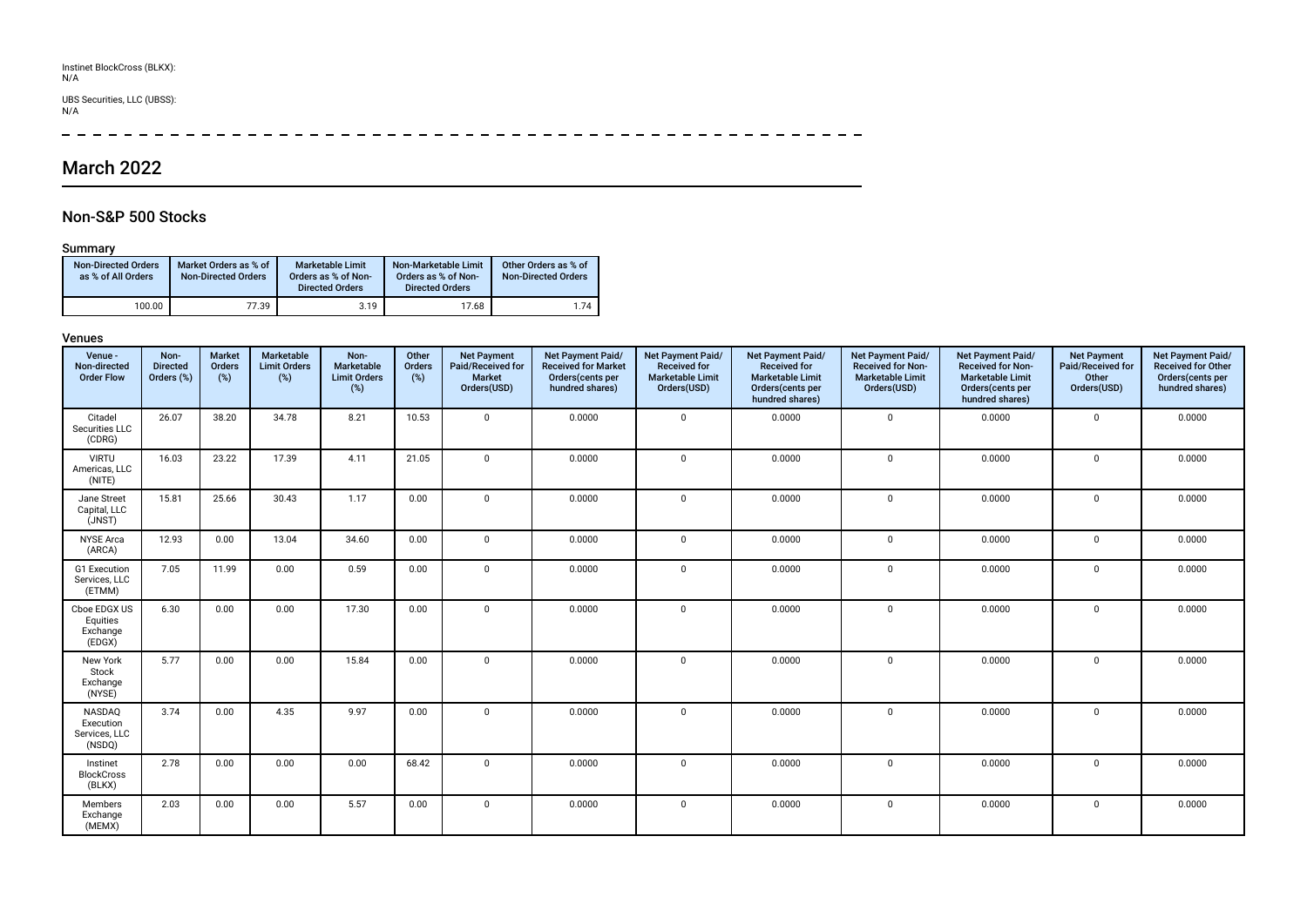- Material Aspects: Citadel Securities LLC (CDRG): N/A
- VIRTU Americas, LLC (NITE): N/A

Jane Street Capital, LLC (JNST): N/A

NYSE Arca (ARCA): N/A

G1 Execution Services, LLC (ETMM): N/A

Cboe EDGX US Equities Exchange (EDGX): N/A

New York Stock Exchange (NYSE): N/A

NASDAQ Execution Services, LLC (NSDQ):  $N/A$ 

Instinet BlockCross (BLKX): N/A

Members Exchange (MEMX): N/A

 $=$   $- - \overline{a}$  $- - - - - - \frac{1}{2}$  $\sim$  $\sim$  $\overline{\phantom{0}}$  $\equiv$  $\overline{\phantom{0}}$  $\overline{\phantom{0}}$  $\equiv$ 

# March 2022

## **Options**

### Summary

| <b>Non-Directed Orders</b><br>as % of All Orders | Market Orders as % of<br><b>Non-Directed Orders</b> | Marketable Limit<br>Orders as % of Non-<br><b>Directed Orders</b> | Non-Marketable Limit<br>Orders as % of Non-<br><b>Directed Orders</b> | Other Orders as % of<br><b>Non-Directed Orders</b> |
|--------------------------------------------------|-----------------------------------------------------|-------------------------------------------------------------------|-----------------------------------------------------------------------|----------------------------------------------------|
| 100.00                                           | 22.32                                               | 14.29                                                             | 61.61                                                                 | 1.79                                               |

| Venue -<br>Non-directed<br><b>Order Flow</b>     | Non-<br><b>Directed</b><br>Orders (%) | <b>Market</b><br>Orders<br>(%) | Marketable<br><b>Limit Orders</b><br>(%) | Non-<br>Marketable<br><b>Limit Orders</b><br>(%) | Other<br><b>Orders</b><br>(%) | <b>Net Payment</b><br>Paid/Received for<br>Market<br>Orders(USD) | Net Payment Paid/<br><b>Received for Market</b><br>Orders (cents per<br>hundred shares) | Net Payment Paid/<br><b>Received for</b><br><b>Marketable Limit</b><br>Orders(USD) | Net Payment Paid/<br><b>Received for</b><br><b>Marketable Limit</b><br>Orders(cents per<br>hundred shares) | Net Payment Paid/<br><b>Received for Non-</b><br><b>Marketable Limit</b><br>Orders(USD) | <b>Net Payment Paid/</b><br><b>Received for Non-</b><br><b>Marketable Limit</b><br>Orders (cents per<br>hundred shares) | <b>Net Payment</b><br>Paid/Received<br>for Other<br>Orders(USD) | Net Payment Paid/<br><b>Received for Other</b><br>Orders(cents per<br>hundred shares) |
|--------------------------------------------------|---------------------------------------|--------------------------------|------------------------------------------|--------------------------------------------------|-------------------------------|------------------------------------------------------------------|-----------------------------------------------------------------------------------------|------------------------------------------------------------------------------------|------------------------------------------------------------------------------------------------------------|-----------------------------------------------------------------------------------------|-------------------------------------------------------------------------------------------------------------------------|-----------------------------------------------------------------|---------------------------------------------------------------------------------------|
| <b>Citadel Securities</b><br>LLC (CDRG)          | 54.22                                 | 56.00                          | 56.25                                    | 52.85                                            | 100.00                        | $\Omega$                                                         | 0.0000                                                                                  | $\Omega$                                                                           | 0.0000                                                                                                     |                                                                                         | 0.0000                                                                                                                  |                                                                 | 0.0000                                                                                |
| Wolverine<br>Execution<br>Services LLC<br>(WEXX) | 19.28                                 | 4.00                           | 6.25                                     | 24.39                                            | 0.00                          | $\Omega$                                                         | 0.0000                                                                                  | $\Omega$                                                                           | 0.0000                                                                                                     |                                                                                         | 0.0000                                                                                                                  | <sup>0</sup>                                                    | 0.0000                                                                                |
| Susquehanna<br>Capital Group<br>(SUSQ)           | 15.66                                 | 32.00                          | 31.25                                    | 10.57                                            | 0.00                          |                                                                  | 0.0000                                                                                  | $\Omega$                                                                           | 0.0000                                                                                                     |                                                                                         | 0.0000                                                                                                                  |                                                                 | 0.0000                                                                                |
| Dash Financial<br>Technologies<br>LLC (DASH)     | 8.43                                  | 4.00                           | 0.00                                     | 10.57                                            | 0.00                          | $\Omega$                                                         | 0.0000                                                                                  | $\Omega$                                                                           | 0.0000                                                                                                     |                                                                                         | 0.0000                                                                                                                  |                                                                 | 0.0000                                                                                |